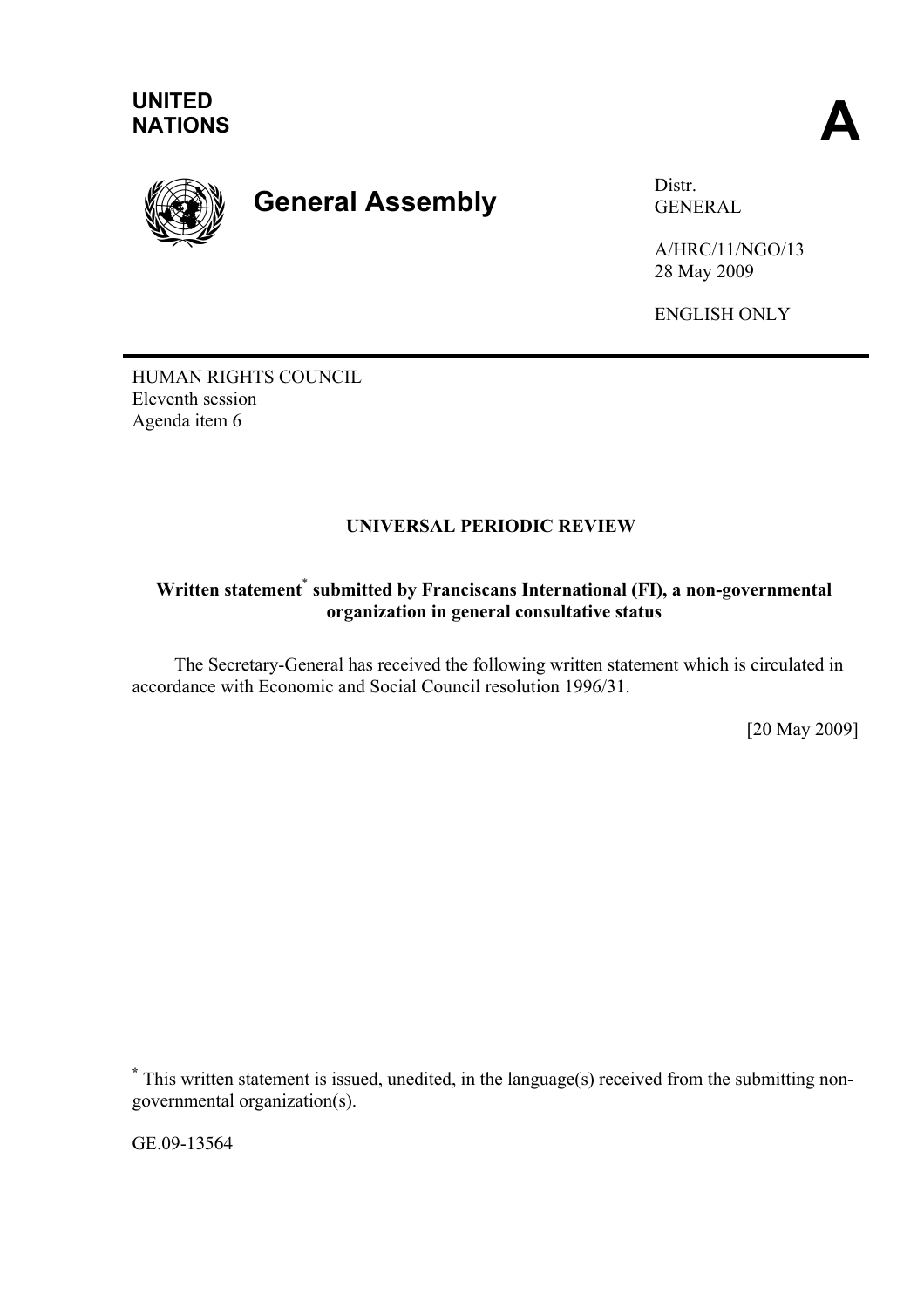## **Follow-up to the Universal Periodic Review: rights of the Child in Benin and Zambia**<sup>1</sup>

## **BENIN**

 $\overline{a}$ 

- 1. Whilst the government of Benin has been very cooperative throughout its human rights review under the Universal Periodic Review (UPR) mechanism, Franciscans International (FI) continues to be extremely concerned about the infanticide of the so-called "witch children" in Northern Benin and by the lack of concrete measures to tackle the issue. The children labelled as "witch children" are those who are born with their feet first, are born with teeth, develop upper teeth before lower teeth or lose their mother during birth. Approximately 60% of these children are killed. Even if the child is not killed during childhood, he/she will continue to suffer discrimination, stigmatisation and even death when he/she becomes a teenager.
- 2. Despite grave violations of the right to life, violations against the full and harmonious development of the child and the ongoing use of practices against his/her best interest, the phenomenon has not been taken seriously by the government or other stakeholders.
- 3. Various UN human rights mechanisms, including the Committee on Economic, Social and Cultural Rights (E/C.12/BEN/CO/2, 2008, § 19 and 40), the Committee Against Torture (CAT/BEN/CO/2, 2007, § 22) and the Committee on the Rights of the Child (CRC/C/BEN/CO/2, 2006, § 30 and 31), have urged the government of Benin to eradicate the phenomenon. Moreover, the UPR mechanism raised the issue and formulated recommendations that were accepted by Benin (A/HRC/WG/.6/2/L.5, 2008), § 19 and 22 and Recommendations 11). Although the authorities have pledged and committed to intensify efforts towards the eradication of the phenomenon (A/HRC/8/L.10/Rev.1, 2008, § 726), children remain under threat without any effective protection measure.
- **4. The Human Rights Council should urge the government of Benin to prioritise and implement tangible political, legislative, educational, social and awareness raising actions to eradicate practices that breach the most basic human rights principles and prevent the child from enjoying fully its rights under the Convention of the Rights of the Child to which Benin is party. A Plan of Action focusing on prevention (sensitisation and education), protection and repression is urgently required;**
- **5. FI believes that international organisations including UNICEF should immediately and effectively address this issue;**
- **6. In order to fulfil the objectives of the UPR mechanism contained in the Institutional Building Package (Resolution 5/1), FI urges the Council to hold a discussion on the issue under Item 4 of its 11th session and call relevant mechanisms to visit and/or monitor the witch children phenomenon in Benin.**

<sup>&</sup>lt;sup>1</sup> Edmund Rice International (ERI) also share(s) the views expressed in this statement.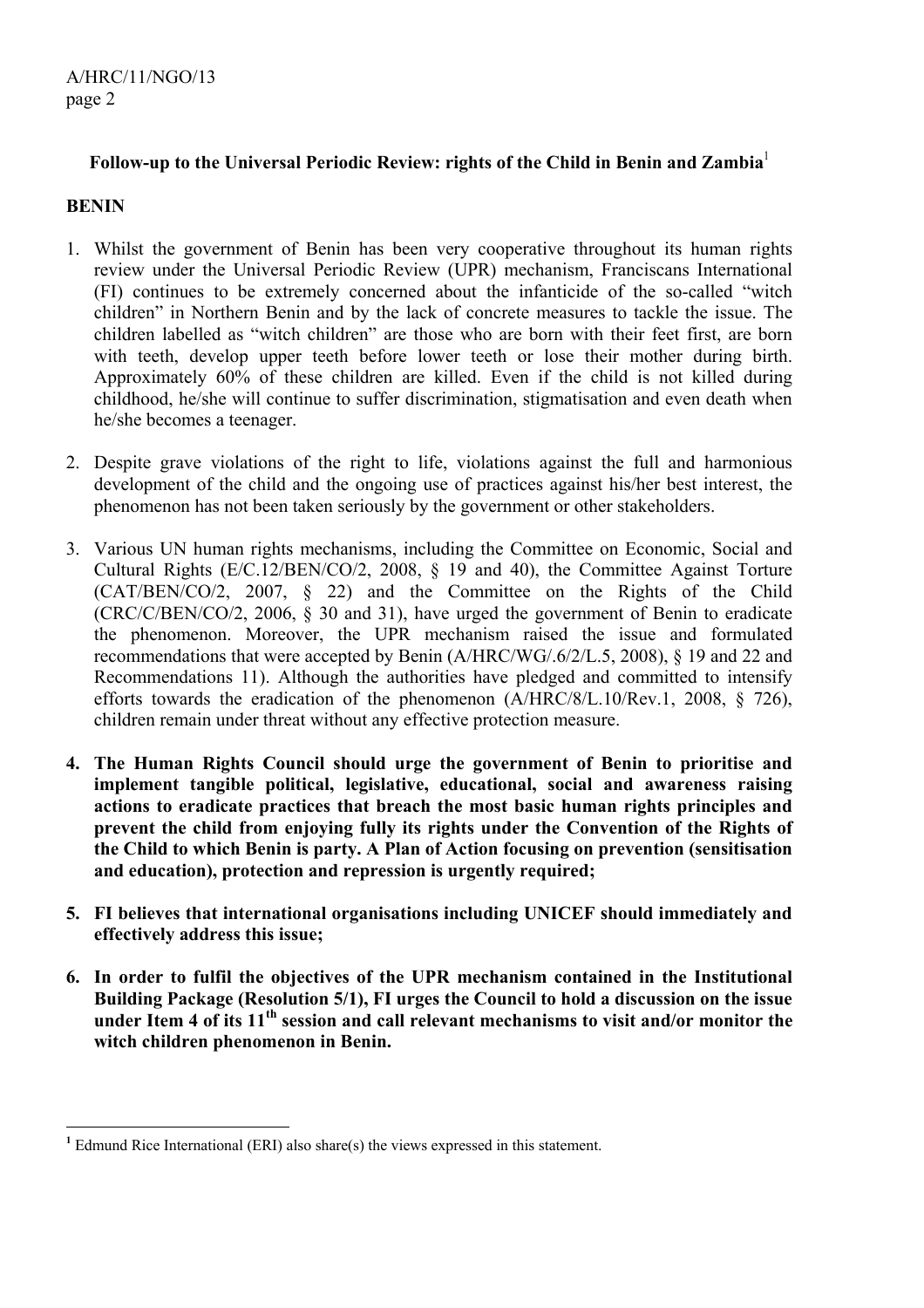## **ZAMBIA**

#### **HIV and AIDS**

- 7. Zambia has fully cooperated with the UPR mechanism and accepted most of the recommendations in relation to, *inter alia*, the situation of street children, their right to education and the negative impact of the HIV/AIDS pandemic on children.
- 8. The Committee on the Rights of the Child acknowledged that the full implementation of the Convention of the Child has been impeded by many factors. This includes the HIV and AIDS pandemic, which has had a negative impact on the institutions and behavioural patterns within the society and on children's lives in particular, especially children belonging to the most vulnerable groups (CRC/C/15/Add.206, 2003, § 4). Despite the involvement and measures taken by the Zambian government in combating the pandemic, there are more than 600,000 orphans due to HIV/AIDS (UNAIDS Country Resources, Zambia 2008). The vulnerability of orphan children is worsening due to the fact that most of them live either with grandparents who often have a very low income or on their own, heading households (CRC/C/15/Add.206, 2003, 36-37) without any outside support.
- 9. **Franciscans International (FI) and Edmund Rice International (ERI) urge the Council to call upon the government of Zambia to continue considering ways to minimise the impact upon children of HIV/AIDS-related deaths of parents, regarding family life, adoption, emotional care and education (CRC/C/15/Add.206, 2003, 51 b).**

#### **Street children**

- 10. The Committee on the Rights of the Child expressed concerns regarding the high number of street children in 2003 (CRC/C/15/Add.206, 2003, § 68-69). In 2005, the Committee on Economic, Social and Cultural Rights restated the same issue adding that street children are "particularly exposed to physical and sexual abuse, prostitution, and a high risk of being infected with HIV/AIDS (E/C.12/1/Add.106, 2005, § 24). During the UPR review of Zambia, many stakeholders, including the Netherlands (A/HRC/8/43, 2008, § 22) urged Zambia to pay due attention to the street children deprived of a family environment.
- 11. Along with these stakeholders, FI and ERI raised concerns about the limited or lack of access to social services and education, especially education regarding the HIV/AIDS pandemic. In addition, FI and ERI cited the exposure to "various risks such as child trafficking, child labour, child abuse, including sexual mistreatment and exploitation" and called the government for appropriate actions. Notwithstanding the legislative audit and the National Plan of Action for Children on the Street (A/HRC/8/43, 2008, § 55), the street children phenomenon remains a serious issue of concern since nothing has concretely changed on the ground.
- 12. Zambia has committed through its voluntary pledges to undertake human rights programmes to promote and protect, *inter alia*, specific rights of vulnerable groups including children and persons with disabilities (A/62/838, 12, III). In connection with the recommendations of the Zambia UPR outcome document, the government should, therefore, give appropriate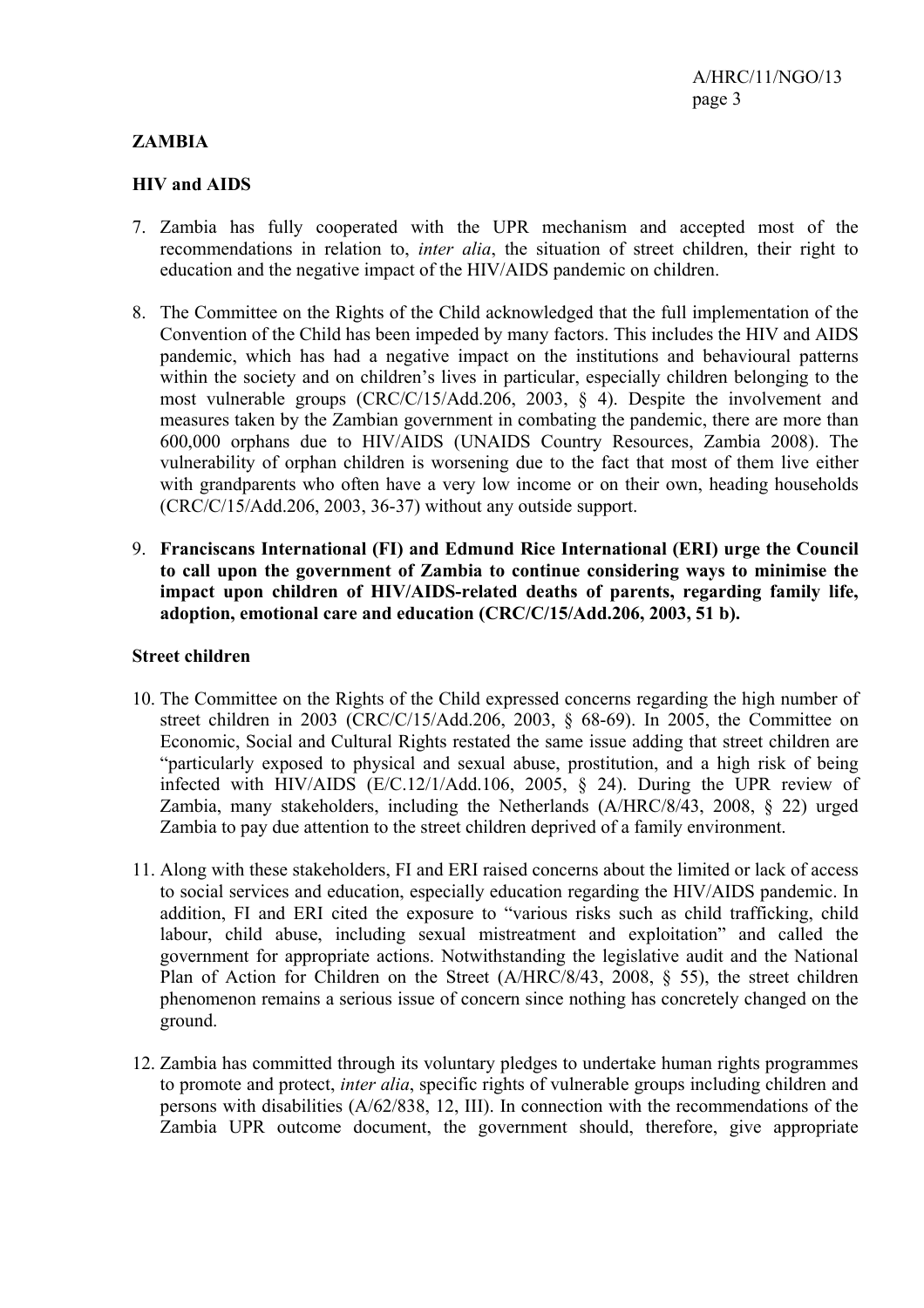attention to the precarious situation of orphans and vulnerable children, especially those heading households with no income.

- 13. With regard to Recommendation 11 (A/HRC/8/43, 2008, §58, 11) endorsed by Zambia, FI and ERI believe that the Council should urge the government to:
	- x **Develop a strategy of assistance and prevention for street children in order to protect and guarantee their rights; with the involvement of community-based associations and other civil society organisations, including faith-based organisations;**
	- x **Allocate sufficient resources (financial, human and logistical) for the effectiveness of the National Plan of Action for Children on the Street which must ensure that street children are provided with: preventive and rehabilitative services for physical, sexual and substance abuse, protection from police brutality and services for reconciliation with their families. Those responsible for violence against street children should be prosecuted and punished.**
- 14. Finally, it is essential that Zambia addresses extreme poverty, which is one of the major roots causes for denial of the human rights of children. In this regard, Franciscans International urges Zambia to **devote all necessary efforts to address extreme poverty by using a human rights based approach that specifically targets vulnerable groups such as street children and HIV/AIDS orphans**. The recommendations and principles developed in the latest report of the Independent Expert on human rights and extreme poverty, regarding in particular Cash Transfer Programs (A/HRC/11/9), could be used as guidelines.

### **Education**

- 15. The consideration of Zambia under the UPR mechanism has pointed out some concerns regarding the education system (A/HRC/8/43, 2008, § 11, 15, 20, 24, 32, 33, 34, 42 and 54).
- 16. In 2002, the Committee on the Elimination of Discrimination Against Women (CEDAW) expressed concern about the low rate of female literacy, the low enrolment of girls in schools in rural and urban areas and the high drop-out rate of girls due to pregnancy. The CEDAW acknowledged that these negative factors are reinforced by stereotyped images of men and women in textbooks and noted that education is the key to the emancipation of women and that the low level of education of women and girls remains one of the most serious obstacles to full enjoyment of their human rights" (A/57/38, § 246).
- 17. FI and ERI have urged the government to engage in a constructive dialogue with all stakeholders, including faith-based organizations, to ensure that the Education Bill (2008) addresses, *inter alia*, the challenges of community schools in poorer urban and rural areas which work with the most vulnerable-, and provides appropriate support in compliance with the *Educating Our Future* policy.
- 18. Our organisations also call again for the development of a strategic platform that supports a permanent and genuine dialogue between all the stakeholders of the education system. Skills